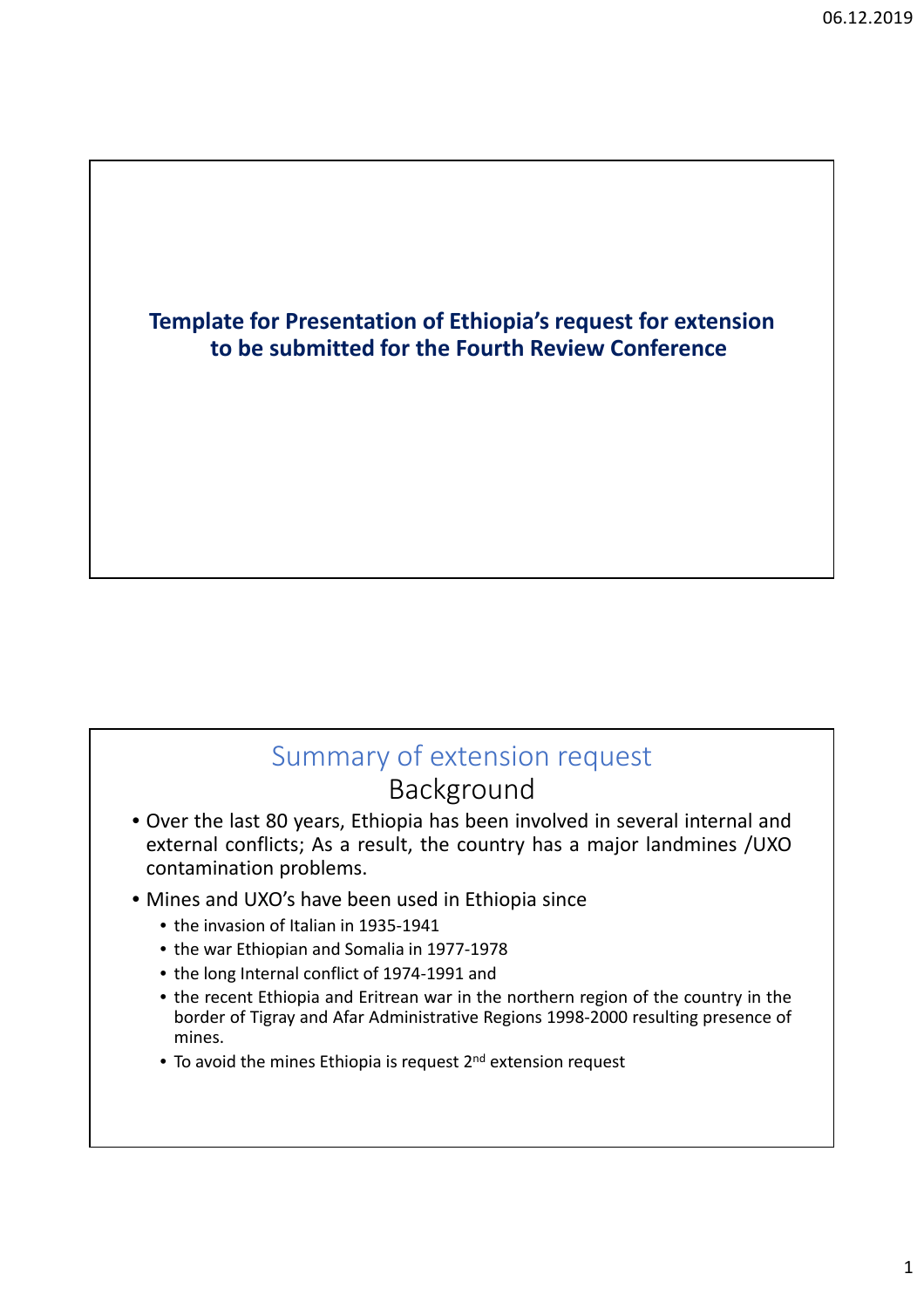| ■ Request for extension for a period of 5 years until [30 Dec 2025]           |                                                                                                                                                                                                                                                                                                                                                                         |
|-------------------------------------------------------------------------------|-------------------------------------------------------------------------------------------------------------------------------------------------------------------------------------------------------------------------------------------------------------------------------------------------------------------------------------------------------------------------|
| Contamination in total (at the time of submission last extension<br>request.) | $[314]$ areas<br>$[1,193,168,551]$ m <sup>2</sup>                                                                                                                                                                                                                                                                                                                       |
| Progress made                                                                 | [53] Areas released<br>[136.819,000] square meters<br>$[125,376,000]$ m <sup>2</sup> cancelled through non-<br>technical survey<br>[ $9,945,000$ ] m <sup>2</sup> reduced through technical<br>survey<br>[ $1,498,000$ ] m <sup>2</sup> released through clearance<br>[582] Anti-Personnel Mines destroyed<br>[70] AT Mines destroyed<br>[7286] other devices destroyed |
| Remaining challenge                                                           | [226] suspected hazardous areas<br>$[1,050,045,013]$ m <sup>2</sup><br>[35] confirmed hazardous areas<br>$[6,304,538]$ m <sup>2</sup>                                                                                                                                                                                                                                   |

# Rationale for requesting an extension

[The following questions serve as guidelines:]

- What are the circumstances that impede the ability of your State to fulfil its mine clearance obligations under Article 5 as originally planned?
- What is the rationale for the amount of time requested, (including risks and assumptions of the plan? (you can also refer to the following presentation in which the progress made, remaining challenges and plan / timeline are addressed in more detail.)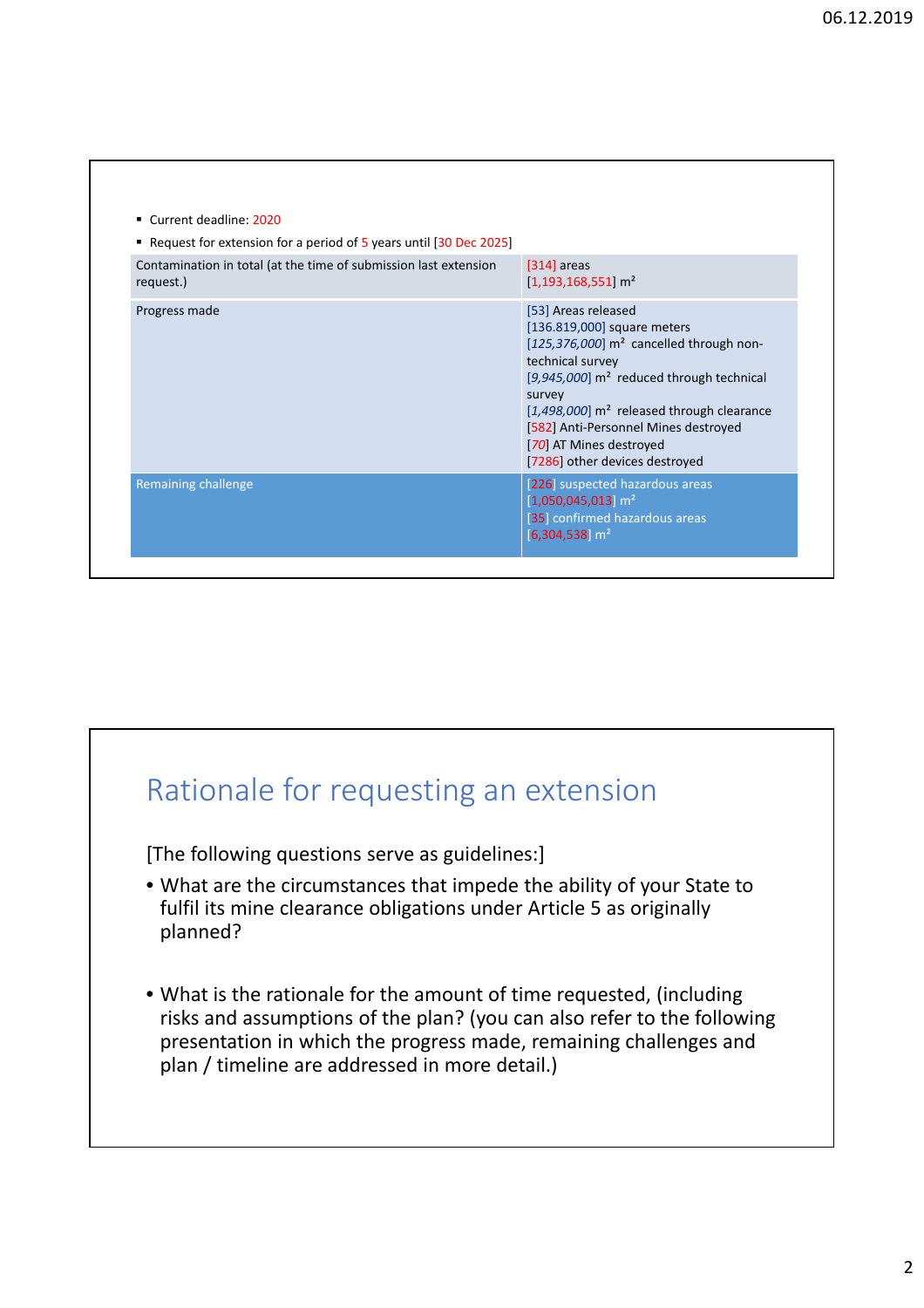Circumstances that impede to fulfil the mine clearance obligations under Article 5 as originally planned

- the mine action was faced with some difficult in the course of accomplishing its obligation. Although it has completed most of its operations but the final effort have been made difficult due to the following circumstances:
- In the first 5 year request for extension, it was expected that the state and donors budget will continue to finance the humanitarian demining activities, which did not happen.
- The implementation of the clearance is less what was initially planned. The main reason of such situation was insufficient of funds.

## Additional circumstances

- **Insecurity**: Some of the suspected mine contaminated areas are located in border and remote areas where it is inaccessible for civilian demining staff in terms of security and safety.
- **Accessibility**: Naturally unfriendly characterized by harsh climate, absence of basic social services for the supply of basic needs (including shelter, water, medical, infrastructure etc) and located in remote areas. The remaining areas are located in remote parts of the country, typically in the Somali region, and, for security reasons, were not accessible to a civilian humanitarian agency like EX‐EMAO.
- **Limited operations**: Continuous redeployment of demining teams in scattered minefield areas. That is scattered mined areas make it difficult to concentrate demining companies in one area and they have to consistently shift area of operations which takes time and resources.
- **Climatic Factor**: Three months out of the year mine action more or less comes to delay because of heavy rain in most part of Ethiopia. Lack of suitable roads and other infrastructures make it difficult for the teams to carry their operation and reach hazardous areas during the rainy season.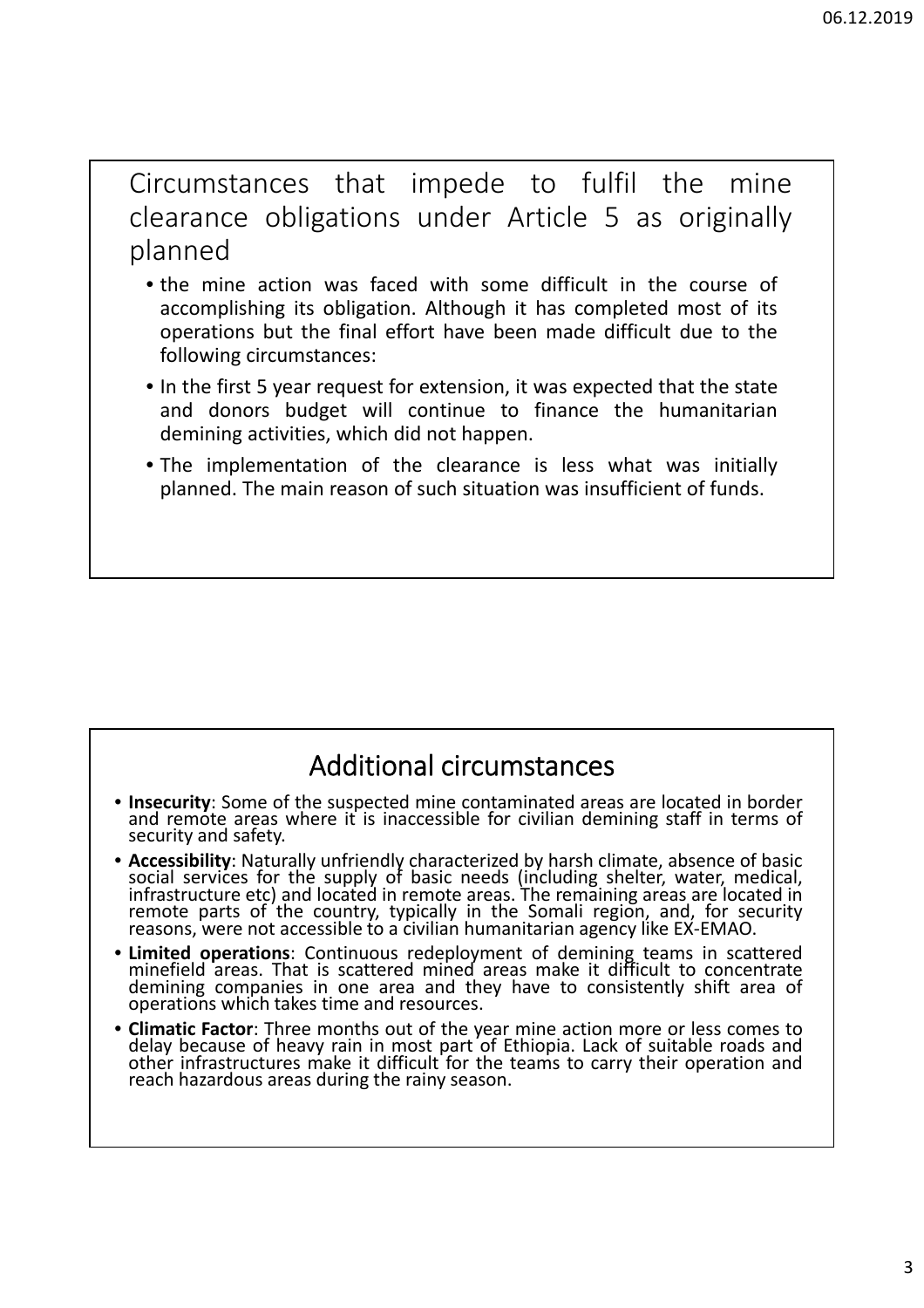### **Rationale for the time requested**

The main reasons for the requesting the extension of the deadline is as follows:

#### **Size of known and suspected hazardous area**

- A lot has been done since the 2001 until now (December 2018) in the terms of reduction and demining of hazardous area. There are still parts of the FDRE that are mine suspected. Non-existence of precise mine contaminatio
- It is logical that, utilizing all available demining assets in Ethiopia, all known minefields along the Ethiopian side of the<br>border can be cleared in the five years period, including quality assurance and Mine risk educat work.
- Under the proposed extension period of June 2020 to 2025, All existing demining capacity in Ethiopia would concentrate on clearing and releasing the SHA's by advanced technical surveying the 261 mine known and suspected hazardous areas<br>covering 1,056,349,551 square meters that remained in the Six regions (Afar, Tigray, Benshangul, Gambela,

#### **Available financial resources**

• During the request extension FDRE is expecting significant flow of funds for mine action activities in order to implement<br>the APMBC. In 2017 and 2018 the only funded budget was from the government of Ethiopia but this wa run the Mine action activities. So internal and external /state and donors/ fund will be needed, which gives us certainty<br>in the implementation of the APMBC in the second request.

#### **Demining and survey capacities**

• Demining and survey capacities in the FDRE able to follow the realization of the program because in the last work time years, they were trained extensively, participated in different peace keeping duties and acquired significant experiences in terms of clearing, EOD and technical survey tasks.

## Assumptions

- The financial state and donors fund will increase steadily
- Old demining equipments will be replaced by licensed demining equipments and Ethiopia will fulfill its commitments of the APMBC.
- An average one deminer will clear 40-50 square metres per day, 22 days per month and 10 months in a year.
- Additional one company will be added and the demining companies will reach five.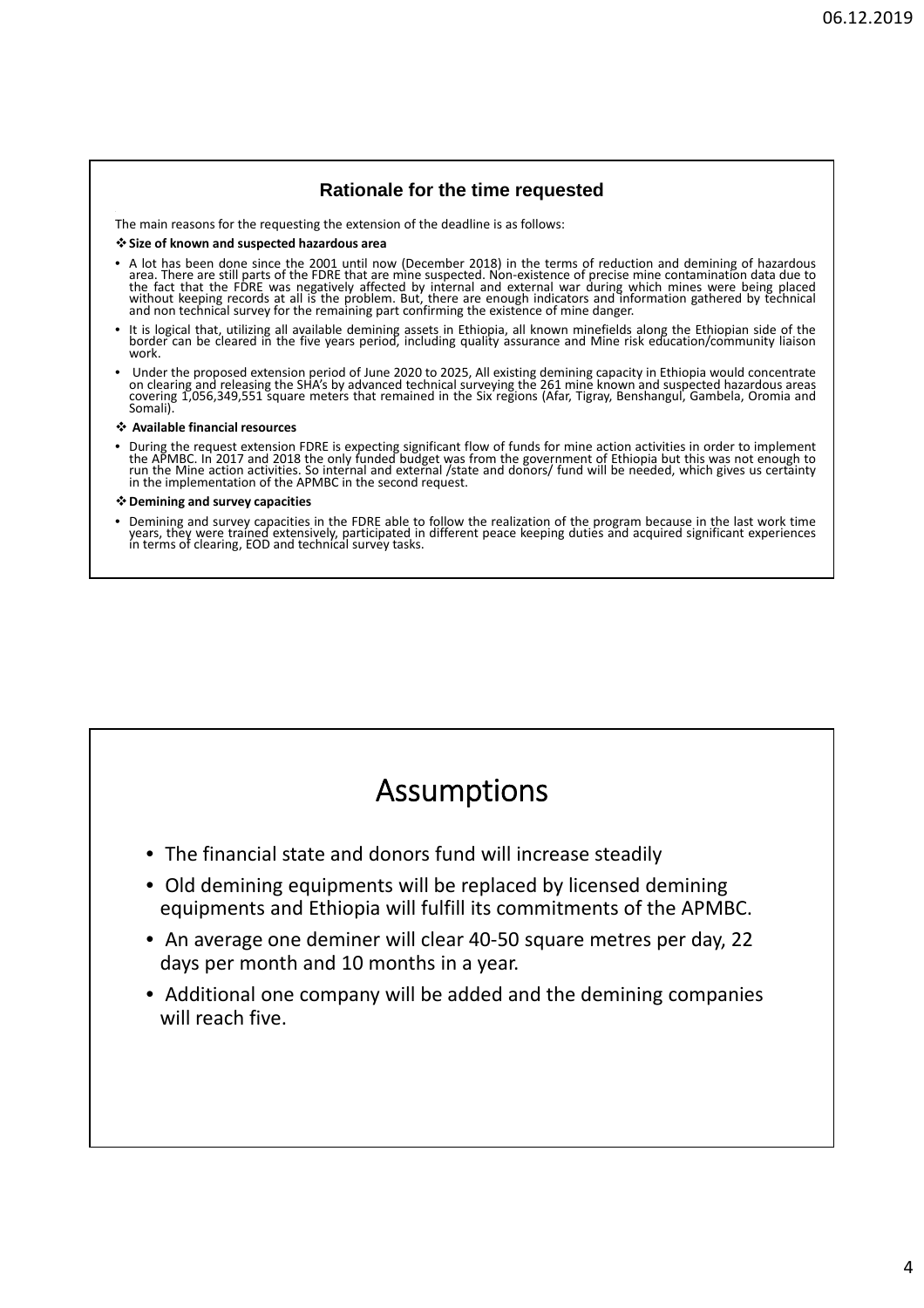

| $[173,412,790.26]$ m <sup>2</sup><br>2019<br>63<br>$[175,807,352]$ m <sup>2</sup><br>2020<br>45<br>$[175,807,352]$ m <sup>2</sup><br>2021<br>42<br>$[175,807,352.74]$ m <sup>2</sup><br>2022<br>40<br>$[175,807,352]$ m <sup>2</sup><br>2023<br>41<br>22<br>$[175,807,352]$ m <sup>2</sup><br>2024 |                                   |  |
|----------------------------------------------------------------------------------------------------------------------------------------------------------------------------------------------------------------------------------------------------------------------------------------------------|-----------------------------------|--|
|                                                                                                                                                                                                                                                                                                    |                                   |  |
|                                                                                                                                                                                                                                                                                                    |                                   |  |
|                                                                                                                                                                                                                                                                                                    |                                   |  |
|                                                                                                                                                                                                                                                                                                    |                                   |  |
|                                                                                                                                                                                                                                                                                                    |                                   |  |
|                                                                                                                                                                                                                                                                                                    |                                   |  |
| 2025                                                                                                                                                                                                                                                                                               | $[3,900,000]$ m <sup>2</sup><br>8 |  |

Г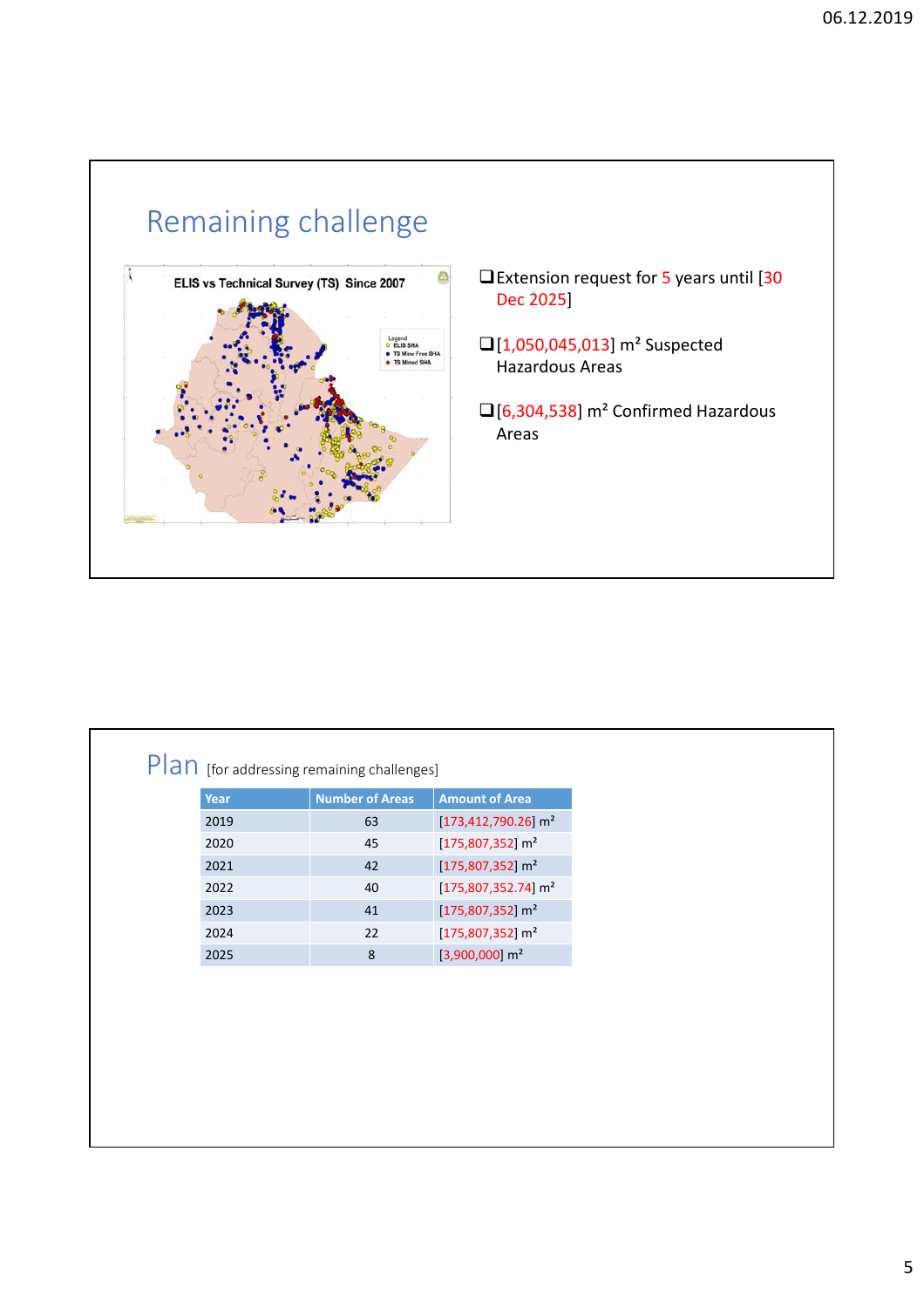# Challenges and Needs

| Insufficient funding<br>Equipment (included type of equipment)<br>Veheicles 4x4 for the Ts teams and Companies<br>Minitrucks to Deploye the clearance Companies,<br>Mine detector, PPE, GPS, etc<br>Funding: [40,958,157.39] USD 1.5 per square meter<br>Security situation | <b>Needs:</b> |
|-----------------------------------------------------------------------------------------------------------------------------------------------------------------------------------------------------------------------------------------------------------------------------|---------------|
|                                                                                                                                                                                                                                                                             |               |
|                                                                                                                                                                                                                                                                             |               |
| Finalising a baseline assessment<br>Assistance to conduct baseline survey                                                                                                                                                                                                   |               |
| Techincal assistance - IMSMA training for the staff membres<br>Climate change                                                                                                                                                                                               |               |

## Contribution of funds during the 1<sup>st</sup> extension period in ETB

| оf<br>Source<br>funding   | 2015    | 2016         | 2017       | 2018       | <b>TOTAL</b>  |
|---------------------------|---------|--------------|------------|------------|---------------|
| Government<br>of Ethiopia | 702,969 | 3,593,124    | 18,108,124 | 40,034,084 | 62,438,301    |
| External                  |         | 1,128,174.88 | 485,000    |            | 980,000       |
| Support<br><b>Total</b>   | 702,969 | 4,721,298.88 | 18,593,124 | 40,034,084 | 64,051,475.88 |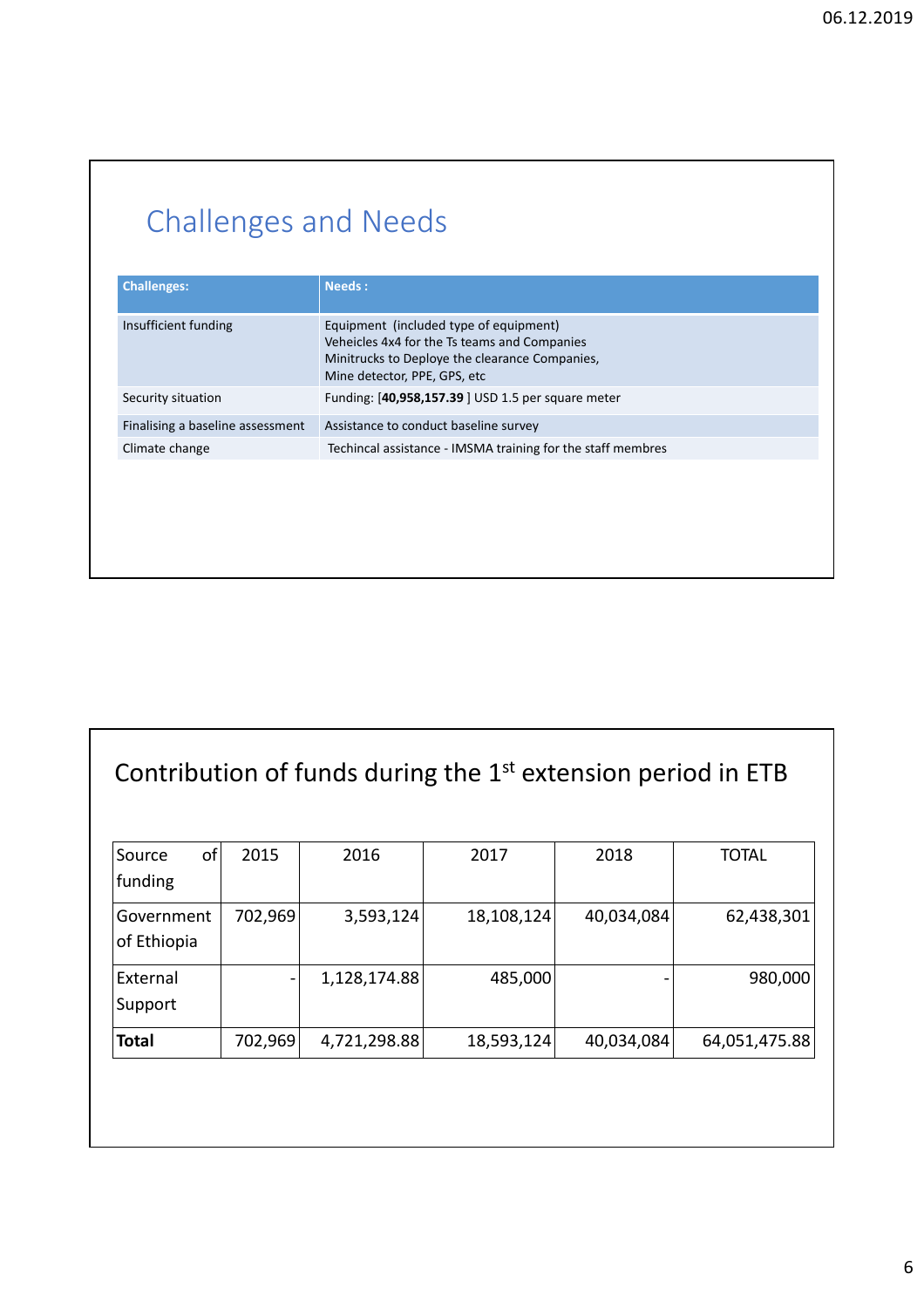| Remaining Contamination CHAs and SHAs at the end of 2018 |                                              |                            |                                        |                           |                          |                                                              |  |  |  |  |  |
|----------------------------------------------------------|----------------------------------------------|----------------------------|----------------------------------------|---------------------------|--------------------------|--------------------------------------------------------------|--|--|--|--|--|
| Region                                                   | <b>Suspected</b><br><b>Hazardous</b><br>Area | Area<br>(square<br>meters) | Confirmed<br><b>Hazardous</b><br>Areas | Area<br>(square<br>meter) | to<br>areas<br>addressed | Total number of Total amount of Area<br>$be$ (square meters) |  |  |  |  |  |
| Afar                                                     | 8                                            | 1,915,300                  | 6                                      | 1,755,049                 | 14                       | 3,670,349                                                    |  |  |  |  |  |
| <b>B.Gumz</b>                                            |                                              |                            | 2                                      | 45,000                    | 2                        | 45,000                                                       |  |  |  |  |  |
| Gambela                                                  | 20                                           | 838,000                    |                                        |                           | 20                       | 838,000                                                      |  |  |  |  |  |
| Oromia                                                   | 13                                           | 1,026,105                  |                                        |                           | 13                       | 1,026,105                                                    |  |  |  |  |  |
| Somali                                                   | 185                                          | 1,046,265,608              | 24                                     | 3,812,500                 | 209                      | 1,050,078,108                                                |  |  |  |  |  |
| <b>Tigray</b>                                            |                                              |                            | 3                                      | 691,989                   | 3                        | 691,989                                                      |  |  |  |  |  |
| Total                                                    | 226                                          | 1,050,045,013              | 35                                     | 6,304,538                 | 261                      | 1,056,349,551                                                |  |  |  |  |  |

### **Total remaining area to be addressed in the period of 2020-2025**

**T**

| <b>Region</b>           | <b>No of SHAs</b> | $\sqrt{SHAs}$ m <sup>2</sup> | No of CHA |           | Known mined   Total area $m2$ per |
|-------------------------|-------------------|------------------------------|-----------|-----------|-----------------------------------|
|                         |                   |                              |           | area $m2$ | region                            |
| Somali                  | 185               | 1,046,265,608                | 24        | 3,812,500 | 1,050,078,108                     |
| Tigray confirmed MF     |                   |                              | 3         | 691,989   | 691,989                           |
| Oromia                  | 13                | 1,026,105                    |           |           | 1,026,105                         |
| Afar                    | 8                 | 1,915,300                    | 6         | 1,755,049 | 3,670,349                         |
| Benshangul Confirmed MF |                   |                              | 2         | 45,000    | 45,000                            |
| Gambela                 | 20                | 838,000                      |           |           | 838,000                           |
| Total                   | 226               | 1,050,045,013                | 35        | 6,304,538 | 1,056,349,551                     |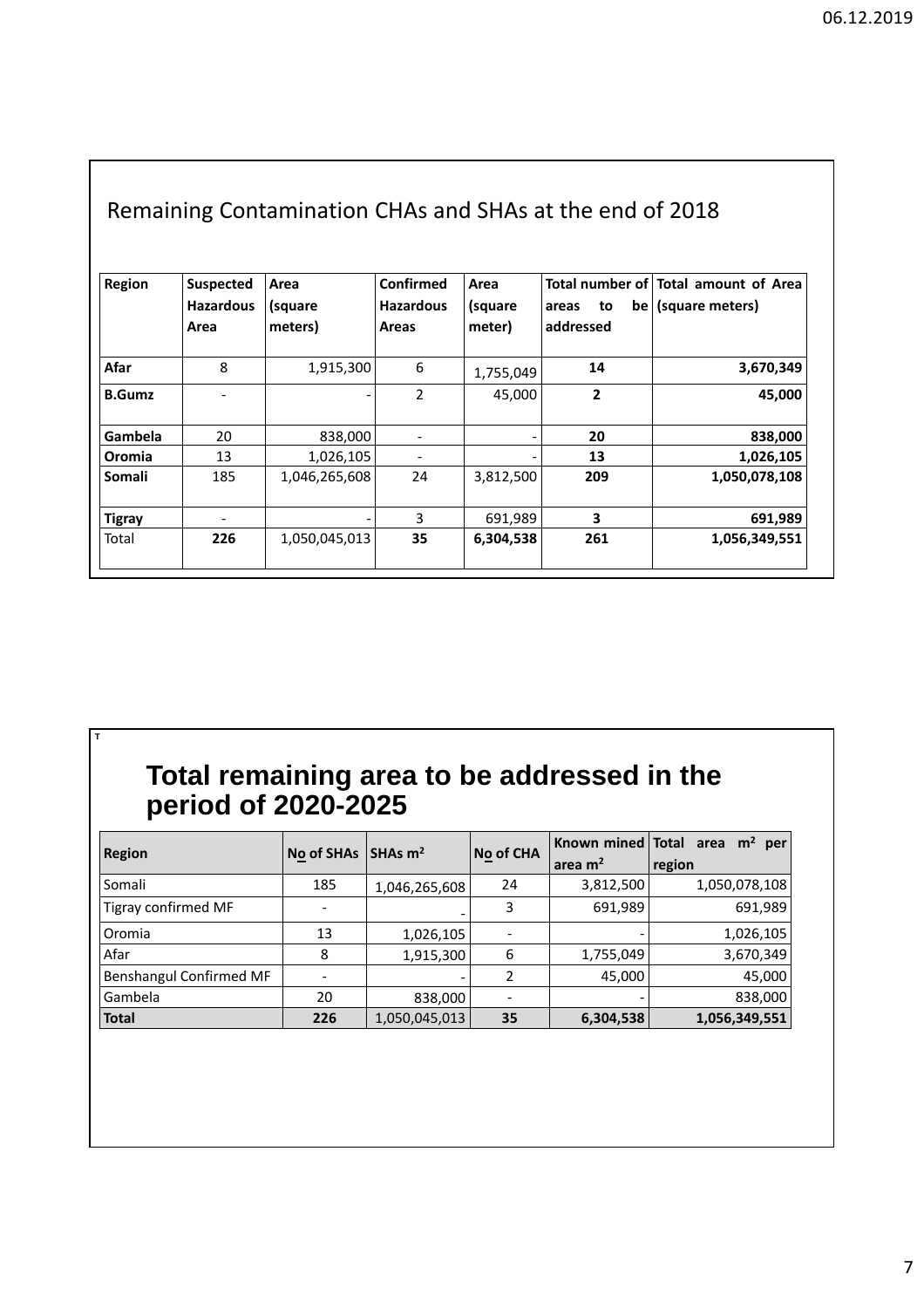| Remaining area to be addressed in the period of<br>2020-2025 |                      |               |                     |                                              |                               |  |  |  |  |
|--------------------------------------------------------------|----------------------|---------------|---------------------|----------------------------------------------|-------------------------------|--|--|--|--|
| <b>Region</b>                                                | No of<br><b>SHAs</b> | SHAs $m2$     | No of<br><b>CHA</b> | <b>Known</b><br>mined area<br>m <sup>2</sup> | Total area $m2$<br>per region |  |  |  |  |
| Somali                                                       | 185                  | 1,046,265,608 | 24                  | 3,812,500                                    | 1,050,078,108                 |  |  |  |  |
| <b>Tigray confirmed MF</b>                                   |                      |               | 3                   | 691,989                                      | 691,989                       |  |  |  |  |
| Oromia                                                       | 13                   | 1,026,105     |                     |                                              | 1,026,105                     |  |  |  |  |
| Afar                                                         | 8                    | 1,915,300     | 6                   | 1,755,049                                    | 3,670,349                     |  |  |  |  |
| <b>Benshangul Confirmed MF</b>                               |                      |               | 2                   | 45,000                                       | 45,000                        |  |  |  |  |
| Gambela                                                      | 20                   | 838,000       |                     |                                              | 838,000                       |  |  |  |  |
| <b>Total</b>                                                 | 226                  | 1,050,045,013 | 35                  |                                              | 6,304,538 1,056,349,551       |  |  |  |  |

| Plann |                |            |             | Total known and SHA to be reduced canceled and cleared per year in square meters |             |             |           |                |
|-------|----------------|------------|-------------|----------------------------------------------------------------------------------|-------------|-------------|-----------|----------------|
| ed    | 2019           | 2020       | 2021        | 2022                                                                             | 2023        | 2024        | 2025      | <b>Total</b>   |
| To be | 1,905,438.26   | 4,300,000  | 4,300,000   | 4,300,000                                                                        | 4,300,000   | 4,300,000   | 3,900,000 | 27,305,438.26  |
| clear |                |            |             |                                                                                  |             |             |           |                |
| ed    |                |            |             |                                                                                  |             |             |           |                |
| To be | 171,507,352    | 171,507,35 | 171,507,352 | 171,507,352.74                                                                   | 171,507,352 | 171,507,352 |           | 1,029,044,112. |
| Redu  |                |            |             |                                                                                  |             |             |           | 74             |
| ced   |                |            |             |                                                                                  |             |             |           |                |
| Total | 173,412,790.26 | 175,807,35 | 175,807,352 | 175,807,352.74                                                                   | 175,807,352 | 175,807,352 | 3,900,000 | 1,056,349,551  |
|       |                |            |             |                                                                                  |             |             |           |                |
|       |                |            |             |                                                                                  |             |             |           |                |
|       |                |            |             |                                                                                  |             |             |           |                |